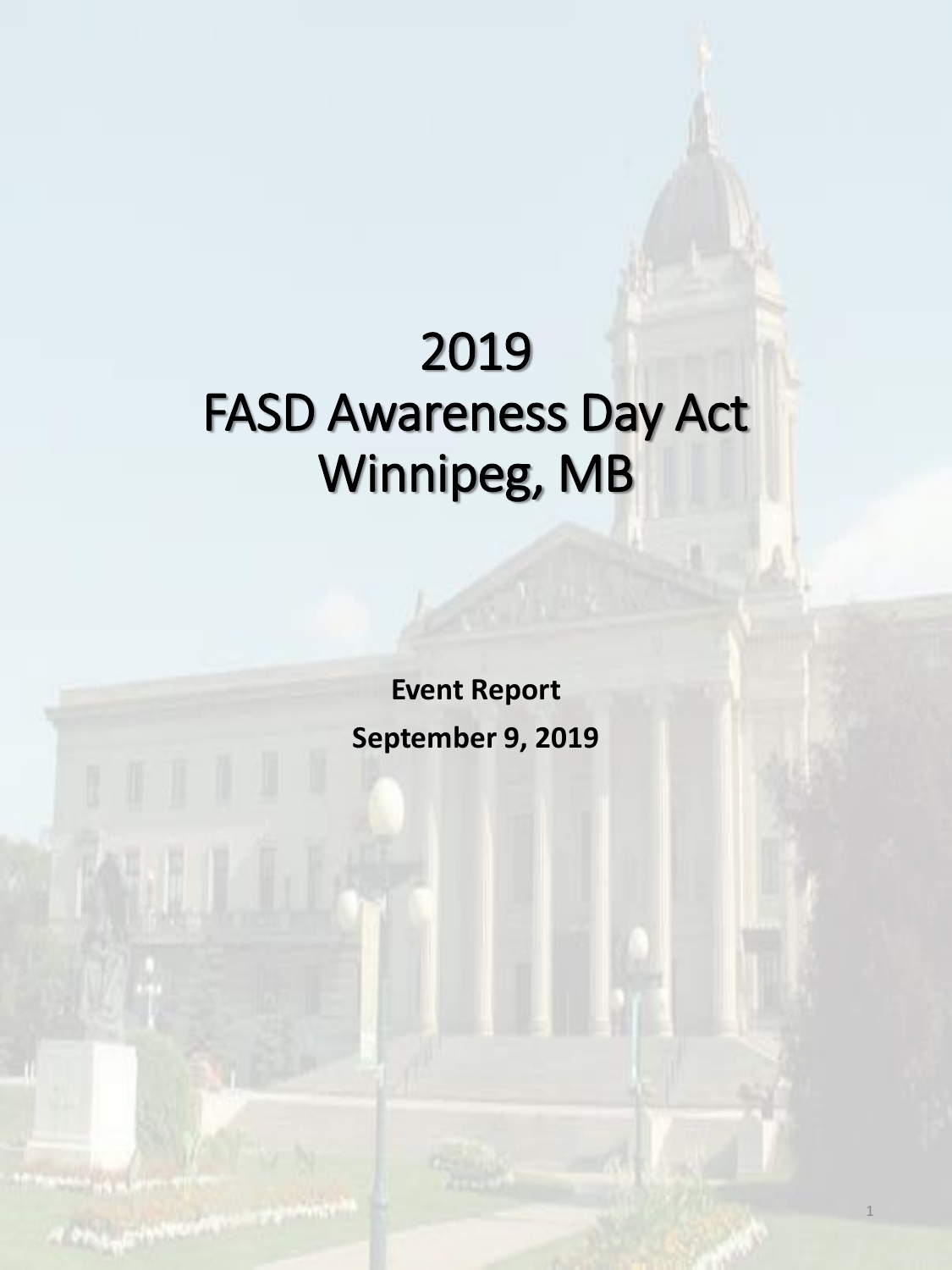- On May 23, 2018, in the Legislative Assembly, A private member's bill was introduced by Sarah Guillemard, MLA for Fort Richmond which passed its second reading to establish a day for awareness of fetal alcohol spectrum disorder (FASD). Bill 230, the Fetal Alcohol Spectrum Disorder Awareness Day Act Manitoba, proposes that Sept. 9 every year be designated as Fetal Alcohol Spectrum Disorder Awareness Day throughout Manitoba.
- In recognition of the recently legislated FASD AWARENESS DAY ACT Manitoba accented on Nov 8, 2018, September 9 is to be known throughout Manitoba as FASD Awareness Day, which represents the ninth day of the ninth month of the year to symbolize the nine months of pregnancy.

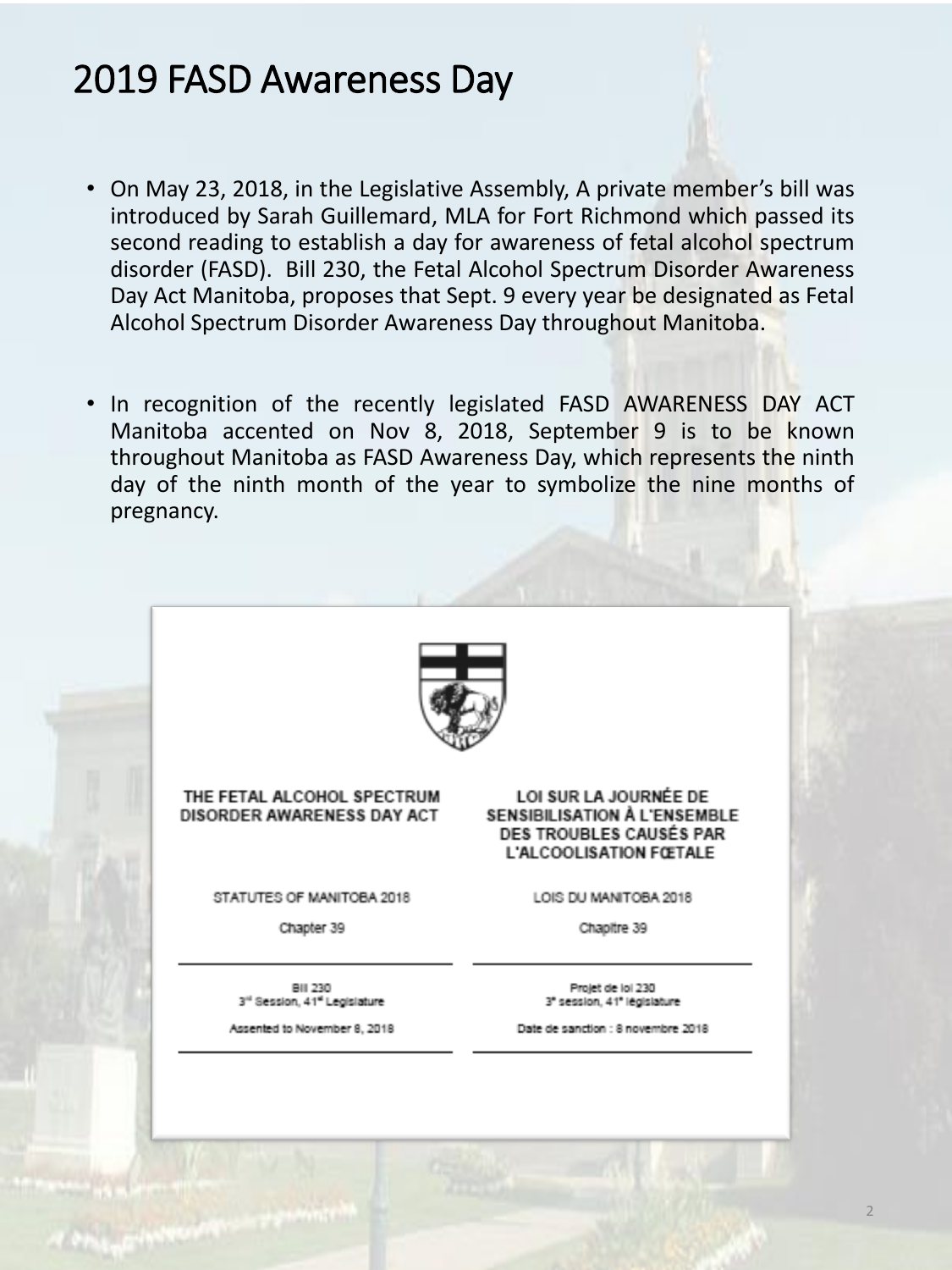#### **Volunteers:**

• On July 4th, Aug 20<sup>th</sup> and Sept 4, 2019 the collective FASD community agencies/organizations met together to begin planning the first FASD Awareness Day Act. Each agency organization committee Members recruited volunteers.

| <b>FASD Awareness Day Celebration</b>                                                                          |
|----------------------------------------------------------------------------------------------------------------|
| Come celebrate Bill 230<br>(the first official FASD Awareness Day)                                             |
| Monday September 9, 2019 at 9AM<br>(Bell will ring at 9:09)                                                    |
| The event will be held in the 2 <sup>nd</sup> Floor Rotunda Area<br>Please arrive early to go through security |
| 450 Broadway, Winnipeg)                                                                                        |
| Light refreshments provided                                                                                    |
| All are welcome                                                                                                |
| Acknowledging 20 years of grassroots celebration in Manitoba                                                   |
| Please note that photography is permitted at the event                                                         |
| Event sponsored by the Manitoba FASD Coalition                                                                 |

• The event was held at the Manitoba Legislative grounds 2<sup>nd</sup> floor rotunda area, Monday Sept 9, 2019 at 9:00 am with the Life's Journey,"Miikana Pimatiziwin" drum group opening the event with the spirit welcoming song.

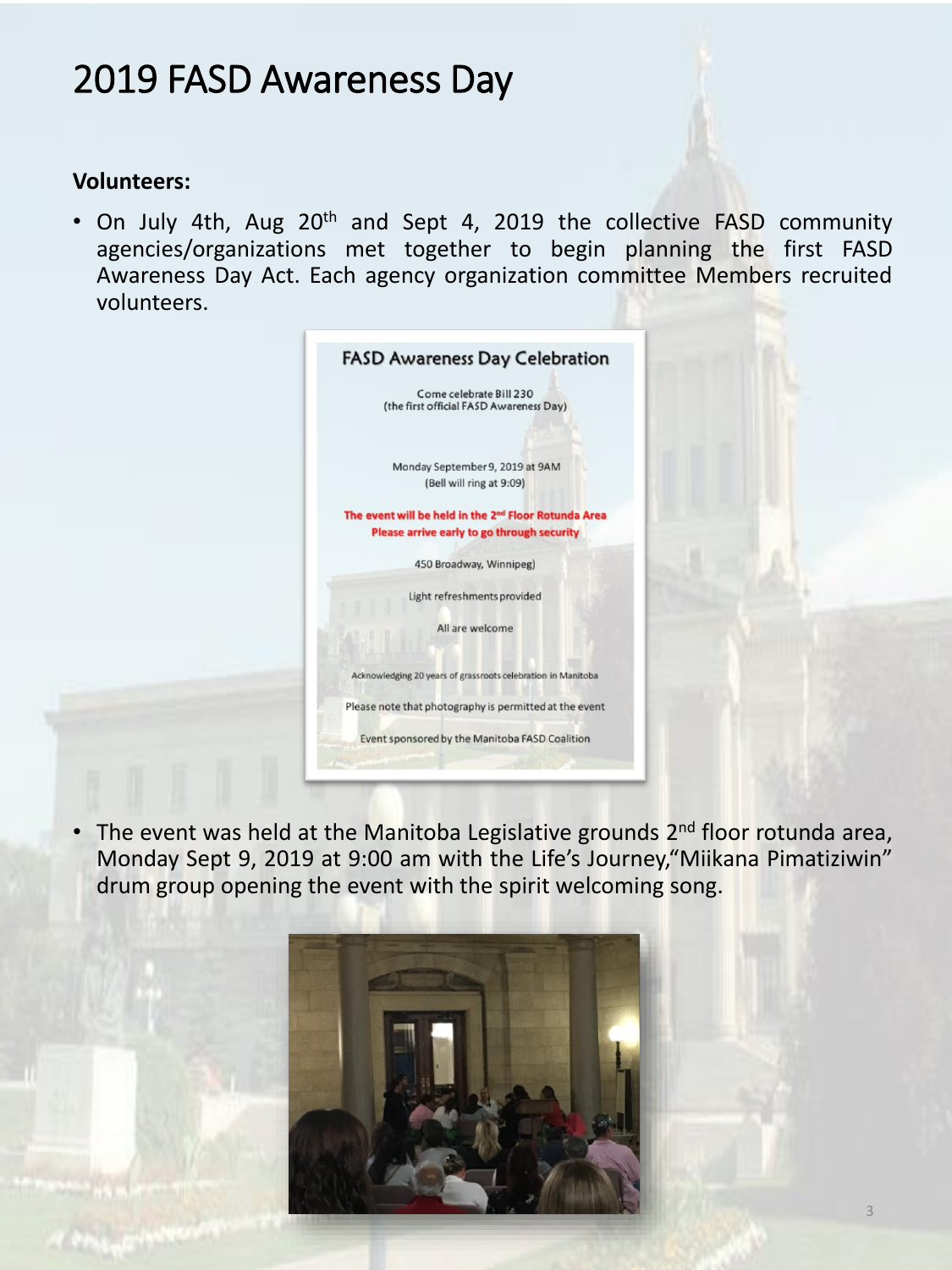### **Greeting table / Registration table:**

- Bev S, Life's Journey Inc participant greeted guests as they arrive. 180 people attended the event.
- At 9:09 a.m. the bell was rung 9 times by a participant to acknowledge the ninth day of the ninth month of the year to symbolize the nine months of pregnancy.
- At 9 :10 a . m . Elder Debbie Cielen provided greetings with the treaty 1 land acknowledgement followed by the prayer and blessing .
- Debbie provide an acknowledgement of thanks to the Manitoba FASD Coalition for sponsoring the 1<sup>st</sup> annual FASD Awareness Day Act as well as acknowledgments of thanks to FASD Awareness Day planning committee, volunteers, speakers and guests .
- Debbie spoke about the private members bill accented Nov 8, 2018, the 20th anniversary of the FASD community celebrating FASD Awareness Day (1999 -2019), FASD Language Guide and LAEO Dream Catcher – Promoting dignity for those impacted by FASD .
- Lastly, Debbie queried the crowd to think about : "If you woke up tomorrow and there was no more stigma about FASD, how would this impact you?" Debbie invited attendees to write their responses on the paper stigma clouds .







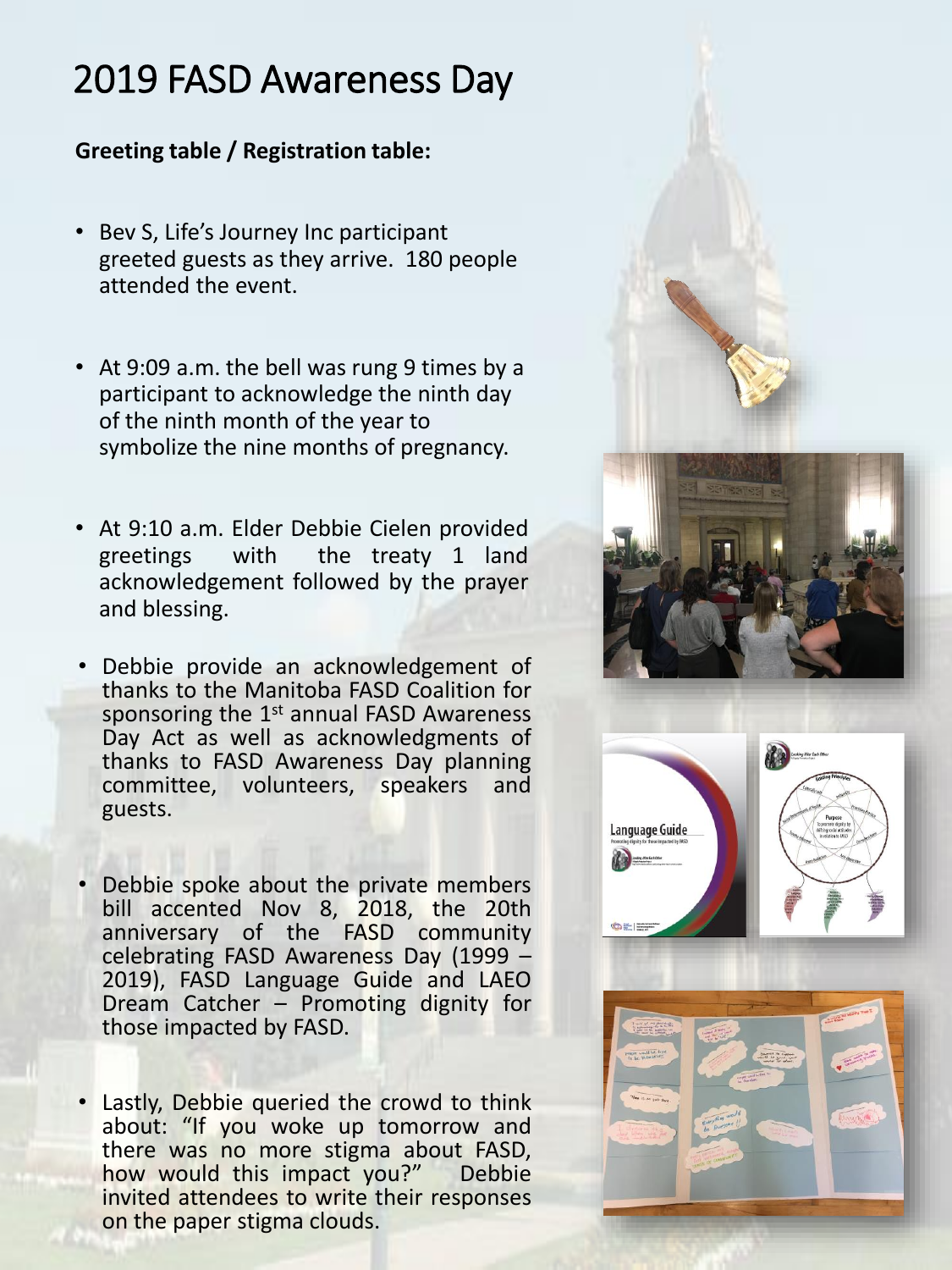Russ H emceed events along side with coemcee Debbie Cielen housekeeping items, comments, speakers, door prizes and provided closing remarks.

### **Speakers**

- Life's Journey participant poetry reading.
- Speakers from Visions & Voices.
- David Livingstone FASD Classroom students, they will provide the same 'brain domains' presentation.

### **Door Prizes**

• Door prizes were given out at the end of the event. Various art pieces, gift cards and toys were raffled donated by several agencies.

#### **Activities and Entertainment**

- Rock Painting
- Glitter Tattoos



Russ provided closing remarks and thank everyone for attending.









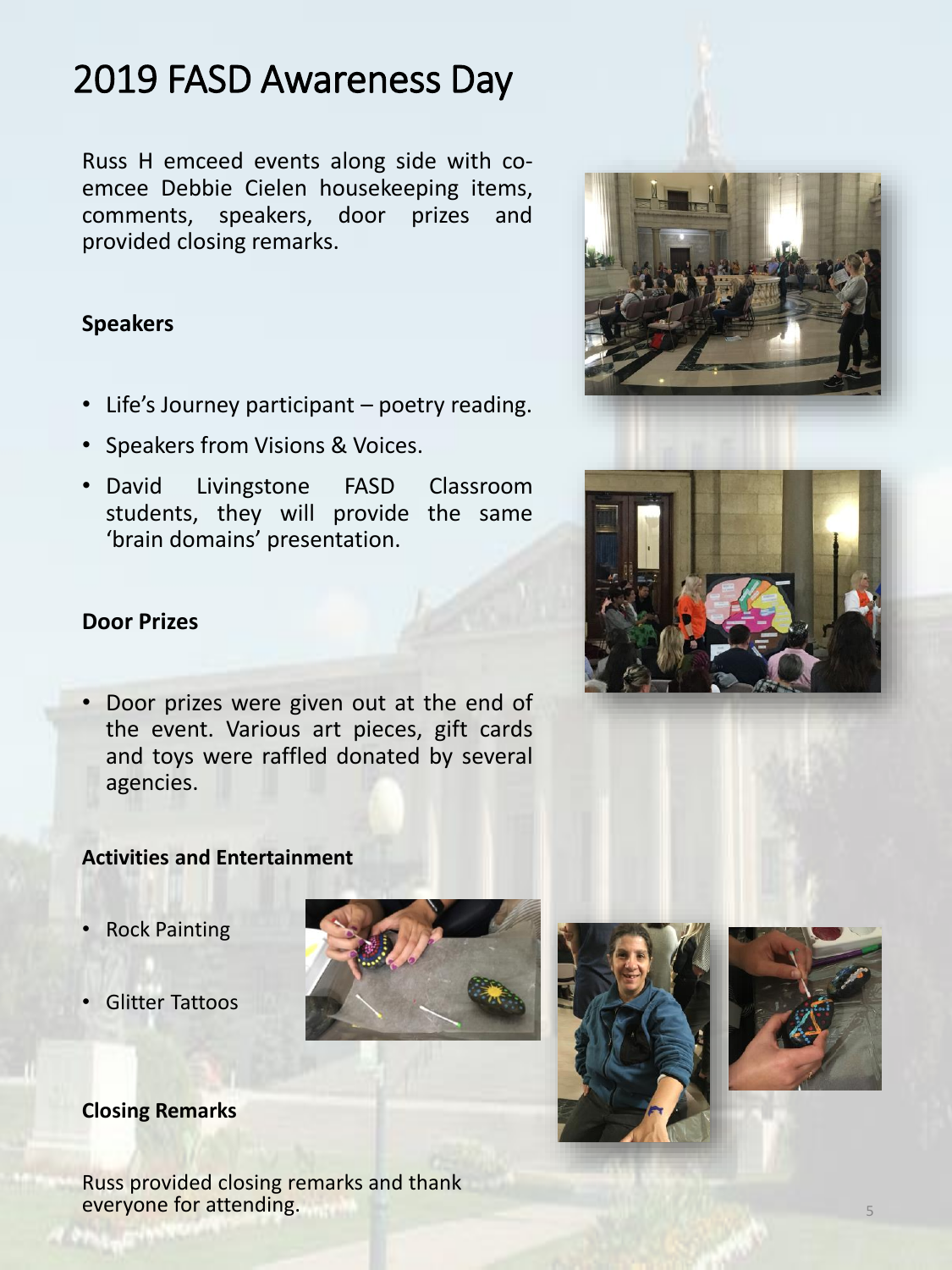### **Resource Table:**

- LAEO Language Guide and Dream Catcher Dignity project. HCMO resources.
- Family Network resources
- Life's Journey resources.
- Display student's artwork from camp.

#### **Invitations and Advertisement:**

• All committee members distributed invitations throughout their own networks.

#### **Media:**

The following media was invited to the FASD Awareness Day however there was no media who attended the event.

- **Free Press**
- CBC Indigenous
- **CTV Winnipeg**
- Global news, Winnipeg